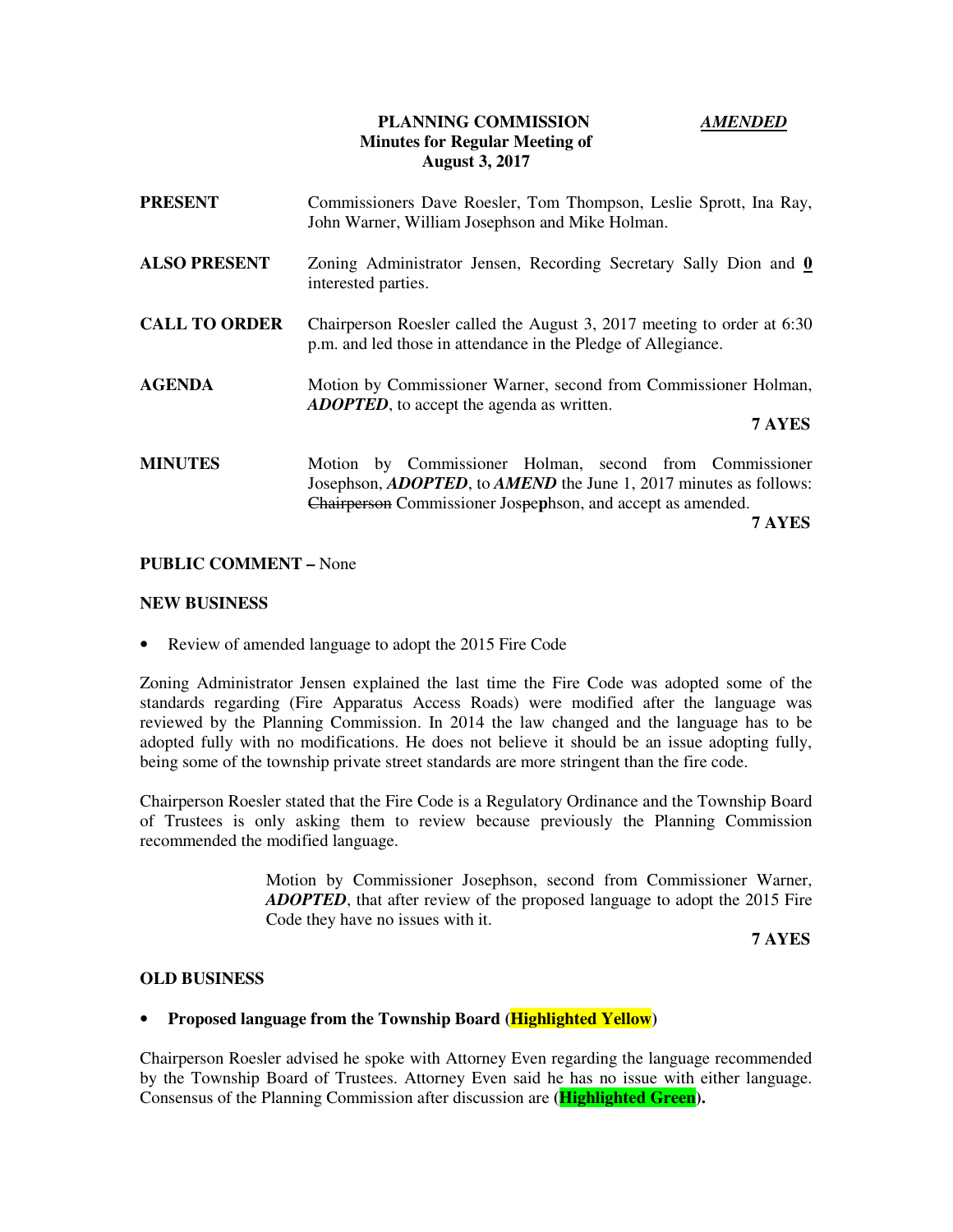# **ARTICLE I TITLE AND PURPOSE SECTION 1.02 PURPOSE**

J. to protect and *preserve the natural features and views of our lands and waters*;

# **ARTICLE II DEFINITIONS**

*SECTION 2.07 DEFINITIONS – F* 

**FENCE** 

A barrier, partition, wall, structure or gate erected as a dividing structure, barrier or enclosure.

# *FENCE DESIGN & TYPE:*

*Fence, decorative: a designed open or solid fence or wall that contributes to the identification and beauty of the principle use; is not erected to satisfy any other provision, does not act as a retaining structure, and is made of material that typically is not found in security fences. Commissioners question what "and is made of material that typically is not found in security fences" means. Suggested possibly ending sentence at retaining structure and striking this.* 

*Fence, living: plantings that are not expected to grow to exceed three (3) feet in height.* 

*Fence, obscuring: a fence that is fifty (50) percent or more opaque.* 

*Unless otherwise specified, all residential fences must be constructed of wood product, composite wood, rigid vinyl, wrought iron or chain link and shall comply with DEQ regulations in the Critical Dunes and High Risk Erosion areas. Commissioners suggested this be moved to the end of suggested language for Section 3.11 (5.)* 

*SECTION 2.22 DEFINITIONS – W* 

# *WALL*

*An upright structure of masonry, wood or other building materials serving to enclose, divide, or protect an area.* 

# **ARTICLE III GENERAL PROVISIONS**

# **SECTION 3.08 ACCESSORY BUILDINGS AND USES**

**D.** No part of an *detached* accessory building shall be used as a dwelling *for independent living facilities for one or more persons, including permanent provisions for living, sleeping, eating, cooking and bathroom facilities*.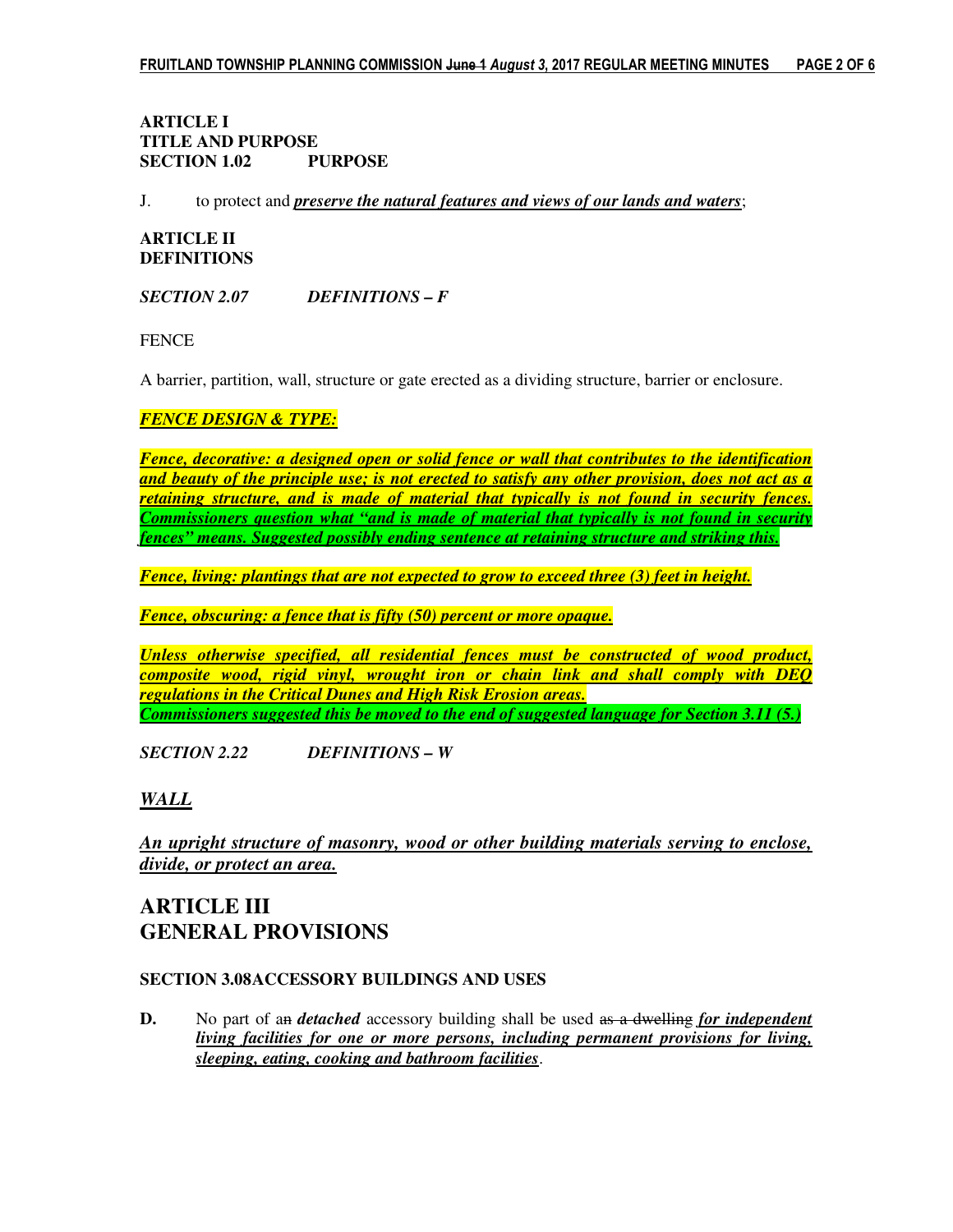*No part of a detached accessory building shall be used for independent living facilities for one or more persons. No accessory building shall include all the permanent provisions for living, sleeping, eating, cooking and bathroom facilities. Commissioners agree with the recommended language.*

### **SECTION 3.11 FENCES, WALLS, HEDGES, BERMS AND SCREENS**

A. Notwithstanding other provisions of this ordinance, fences, walls, hedges, berms and screens may be permitted *with a zoning permit within the setback* of any yard provided that no fences, walls, hedges, berms or screens shall be over six (6) feet in height if erected in back of the required front set back line*, or the rear of the house whichever is closest,* and any fences, walls, hedges, berms or screens erected between the required front yard setback line *or the rear of the house whichever is closest,* and up to the street right-of-way, *must* not be in excess of four (4) feet.

*In the Critical Dunes and High Risk Erosion areas, any fences, berms and walls built, and any vegetative planting and/or removal, must comply with DEQ regulations. For lakefront lots in the Lake Michigan Shoreline District, the Inland Lakes District, and the North Duck Lake Overlay District, no fence, wall, hedge, berm, or screen shall be higher than three (3) feet in height between the shoreline and the lakeside of the home as measured perpendicular to the side lot line nearest the lakeside. On Lake front lots that have no principal building the height of a fence, wall, hedge, berm or screen may not exceed three (3) feet. Fences in lakefront lots may be permitted with a zoning permit within the side setback of any yard provided that such fences meet the following:* 

- *1. Such fences must be for the purpose of delineation of property lines, not for the intent of obscuring vision or blocking out of natural light.*
- *2. Such fences must be of man-made material or wood, and must be intended for permanent installation.*
- *3. Such fences must have a maximum height of three (3) feet above the average ground surface between adjacent fence posts at all points along their length.*
- *4. Such fences must be a minimum 50% open space through which light can penetrate, for example: cyclone fence, lattice, picket or split-rail.*
- *5. Fence materials such as plastic snow fence or wood/twisted wire snow fences intended as temporary fences are not acceptable for permanent installation.*

 *Fence materials such as plastic or wood/twisted style "snow" fences are not acceptable for permanent installations. Commissioners agree with striking what was proposed for 5. and replacing with this recommendation from the Township Board of Trustees.* 

*6. A property owner must not intentionally plant, nor cause to be planted, within the side yard setback area, between the shoreline and the lakeside of the home as measured perpendicular to the side lot line nearest the lakeside any vegetative material (whether dead or alive) exceeding three (3) feet in height, or which would reasonably be expected to grow to over three (3) feet in height.*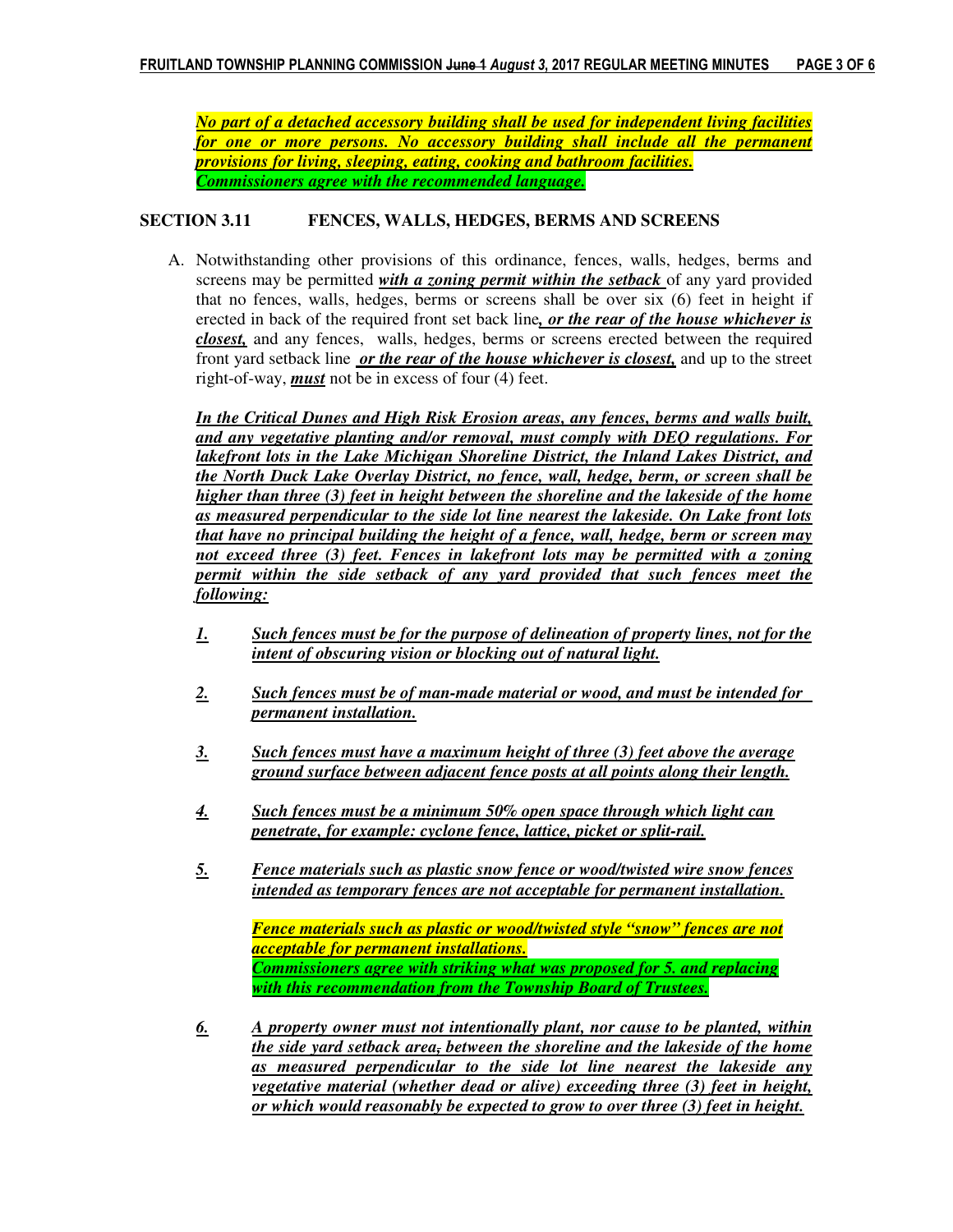

# **ARTICLE VIa LAKE MICHIGAN SHORELINE DISTRICT**

#### **SECTION 6.04a SITE DEVELOPMENT STANDARDS**

7. On lakefront lots, no fence, wall, hedge, berm, or screen shall be higher than three (3) feet in height between the shoreline and the lakeside of the home as measured perpendicular to the side lot line nearest the lakeside. On lakefront lots that have no principal building the height of a fence, wall, hedge, berm or screen may not exceed three (3) feet.

# **ARTICLE VIIIa INLAND LAKES DISTRICT**

#### **SECTION 8.02a SITE DEVELOPMENT STANDARDS**

3. On lakefront lots, no fence, wall, hedge, berm, or screen shall be higher than three (3) feet in height between the shoreline and the lakeside of the home as measured perpendicular to the side lot line nearest the lakeside. On lakefront lots that have noprincipal building the height of a fence, wall, hedge, berm or screen may not exceed three (3) feet.

### **ARTICLE VIIIb NORTH DUCK LAKE OVERLAY DISTRICT**

**SECTION 8.02b NORTH DUCK LAKE OVERLAY DISTRICT**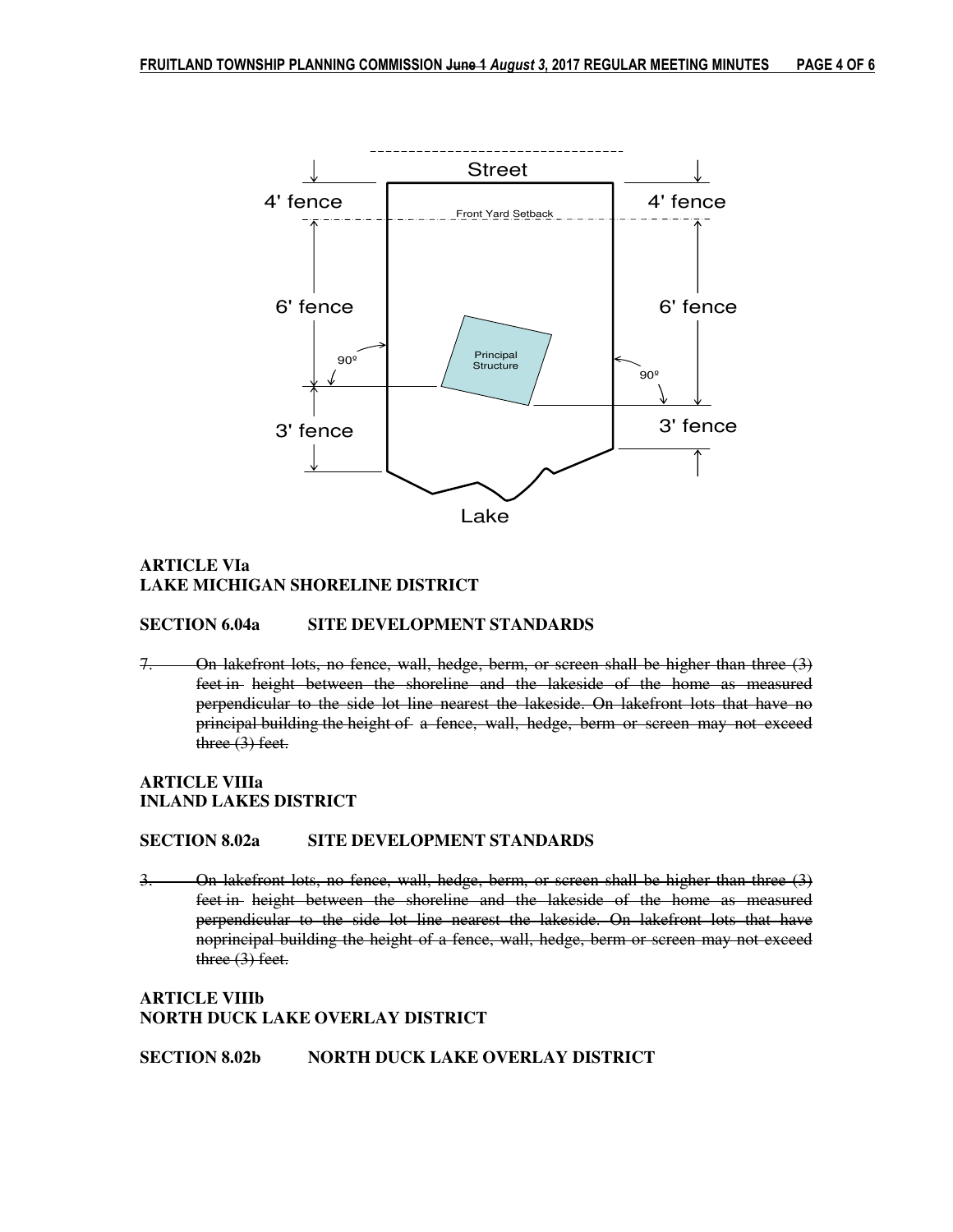2. On lakefront lots, no fence, wall, hedge, berm, or screen shall be higher than three (3) feet in height between the shoreline and the lakeside of the home as measured perpendicular to the side lot line nearest the lakeside. On lakefront lots that have no principal building the height of a fence, wall, hedge, berm or screen may not exceed three (3) feet.

**Strike the following diagram from 6.04a (7.), 8.02a (3.) and 8.02b (2.)** 



#### • **Article III, General Provisions, Section 3.31 (D.), Average Setback Lines**

D. Rear (Shoreline). For parcels on White Lake and Duck Lake if there are existing principal buildings on adjacent lots within two hundred (200) feet on each side of a proposed building location, a proposed building or structure may *must* be located *no closer to* the same distance from the ordinary high water mark as *than* the average distance from the *ordinary high water mark of the nearest* principal nearest buildings located within two hundred (200) feet on each side from the proposed structure. If there is a vacant waterfront lot within two hundred (200) feet, the one hundred (100) foot setback shall be used for averaging.

Chairperson Roesler stated Attorney Even has reviewed this language and has no issue with it. Consensus was to put on list for amendments ready for Public Hearing.

#### **PLANNING/ZONING UPDATE**

Commissioner Warner advised the Board of Zoning Appeals has not had to meet.